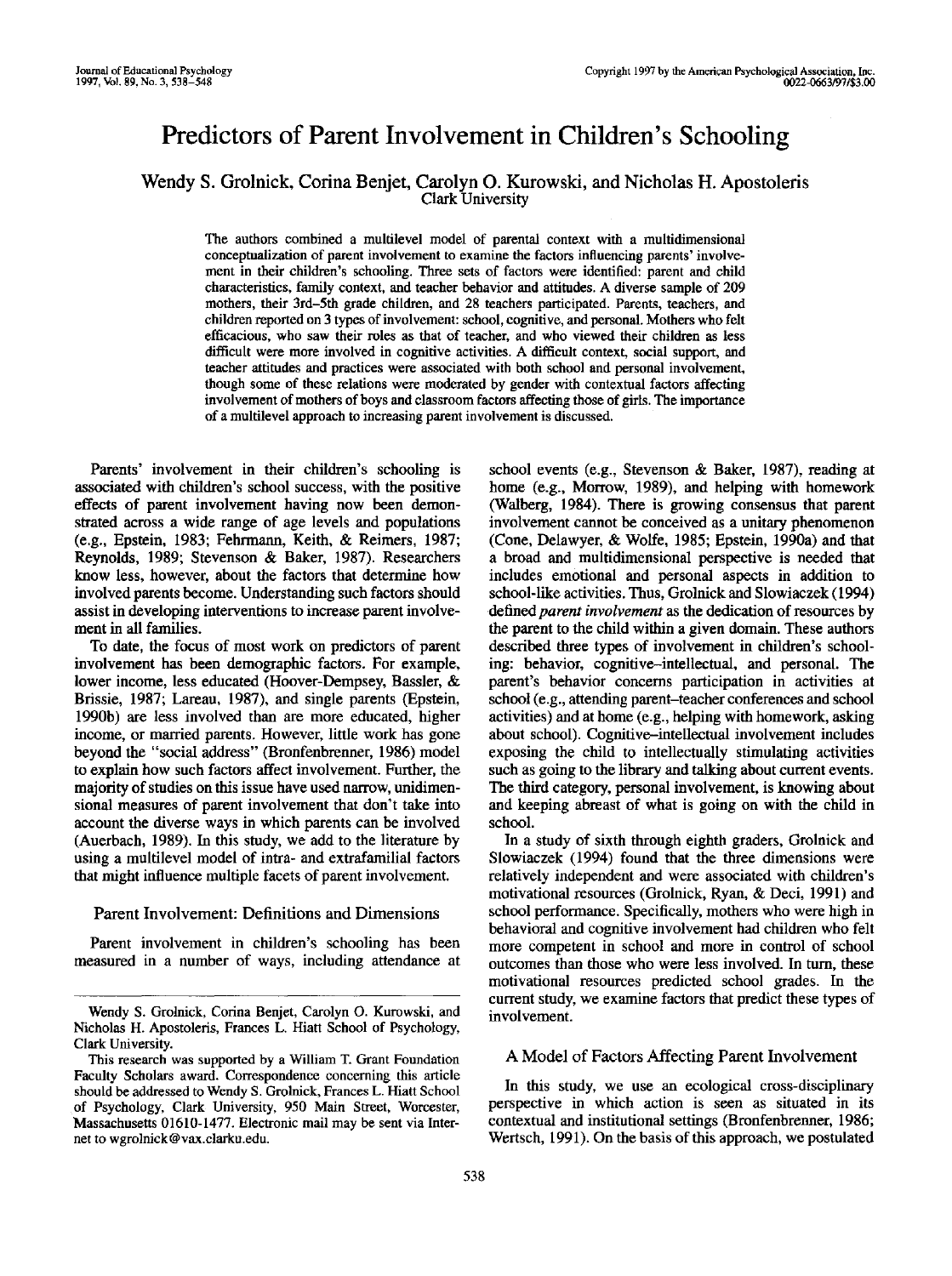a hierarchical model specifying three levels of factors: individual, contextual, and institutional. At the first or individual level, we focused on parent and child characteristics that might influence involvement. At a higher level of analysis, these individuals may be seen as acting within a context. In this study, family circumstances are seen as providing the context in which parent involvement occurs. Finally, at a still higher level, other institutions that interact with that of the family are taken into consideration. In this way, the school may set the parameters for parent involvement. We consider, at this level, teacher practices of involving parents. In this study we take into account each of these levels and use hierarchical modeling to assess their individual and interactive contributions to parent involvement.

# Individual Level: Parent and Child Influences

Parents' levels of involvement in school may be influenced by qualities of the parent-child dyad and, within the dyad, by characteristics of each member. Within this category, parents' thoughts and beliefs about themselves as parents are one set of such characteristics (Goodnow, 1984). First, parents differ in terms of their ideas about their role in their child's learning (Strom & Slaughter, 1978). To the extent that they believe strongly that parents have a role in the teaching-learning process, they may be more likely to take on involvement activities. Further, personal efficacy is also likely to impact on behavior (Bandura, 1986). Parents who believe they can "make a difference" are more likely to be involved (Hoover-Dempsey, Bassler & Brissie, 1992).

The second construct concerns characteristics of the children themselves. Several theorists have stressed the idea that children create their own contexts (Bell, 1968) and that parents use their children's behavior as regulators of their actions, tailoring parenting efforts to them (Maccoby, Snow, & Jacklin, 1984). Grolnick, Weiss, McKenzie, and Wrightman (1996), for example, demonstrated that parents who saw their adolescents as more difficult were less involved with them.

#### Contextual Level: Family Context

The parent's behavior cannot be taken out of the context within which the parent and family live (Belsky, 1984; Bronfenbrenner, 1986). From an ecological perspective, the social context of parenting will be a key contributor to the way resources are allotted to the child.

Although no studies to date have examined effects of social-contextual factors on involvement in schooling per se, there is now much evidence that economic hardship undermines parenting more generally (e.g., Elder & Caspi, 1988; McLloyd, 1990). We suggest, as have others (e.g., Conger, Ge, Elder, Lorenz, & Simons, 1994), that beyond demographic measures per se, it is the parents' experienced inadequacy of resources that will be most likely to disrupt involvement.

Relatedly, there is much evidence that high levels of stress negatively influence parenting characteristics such as warmth and responsiveness (Belsky, 1984; Roberts, 1989). Stressful events might take time from parents, usurp energy and attention, or both, making parents less psychologically available for or aware of involvement activities. Conversely, social support has been positively associated with the provision of a nurturant family environment (Crnic, Greenberg, Ragozin, Robinson, & Basham, 1983). Such support may provide the parent with the time to be involved and help the parent mobilize resources to cope with stress.

# Institutional Effects: Attitudes and Practices of Teachers

The strength of the connections between families and schools may also be a function of characteristics of the school institution and its representatives. Teachers are parents' primary contacts within the school and thus practices in the classroom are potential influences on parent involvement.

There are wide variations in whether teachers believe involving parents is an effective strategy for enhancing children's educations (Epstein & Becker, 1982; Johnson & Pugach, 1990). Some teachers believe that parents are interested and willing to help and that it is time-effective to involve parents in their children's educations, whereas others feel it will be a source of conflict between parent and child and that parents will not wish to or be able to carry through commitments (Epstein & Becker, 1982).

Teacher practices can affect parents' behavior. When teachers make parent involvement part of their regular teaching practice, parents are more involved and feel more positive about their abilities to help (Ames, 1993; Epstein, 1991). Students whose teachers used more parent involvement practices were more positive toward school and achieved greater gains in reading from fall to spring than those of teachers who used fewer of these practices (Epstein, 1991).

# Moderating Effects of Family Configuration and Child Gender

Although arguments have been made for the importance of parent, child, contextual, and classroom influences on parent involvement, it is also the case that some of these influences may not be equally important in all families. For example, stress may be particularly undermining for singleas opposed to two-parent families (Forgatch, Patterson, & Skinner, 1988). Thus, two-parent family status may buffer adverse circumstances from disrupting parent involvement.

Gender is another variable that may act as a moderator. For example, in the employment literature, it has been found that boys are more adversely affected by mothers' employment than girls. It has been argued that mothers believe daughters are more vulnerable than sons and, under stress, may pull resources from their sons but not their daughters, who they believe require more attention and responsiveness (Chase-Lansdale, Michael, & Desai, 1991). If this is true, difficult life circumstances may be more predictive of parent involvement for mothers of boys relative to girls. Thus, we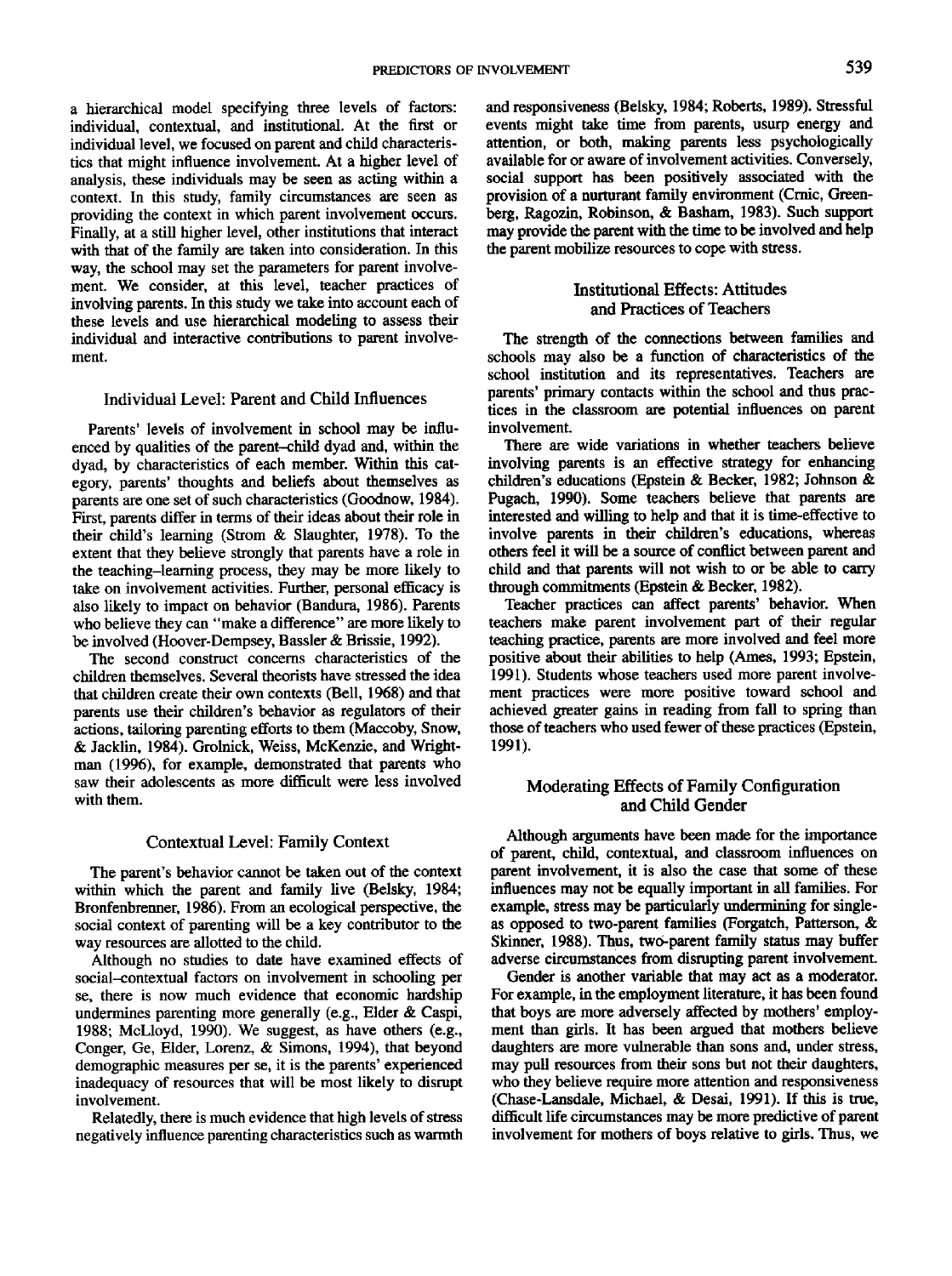consider possible moderating effects of family configuration and gender in our analyses.

The purpose of this study then was to examine multiple factors at several levels that might affect various aspects of parent involvement. Mothers are the focus of interest because they are most involved in their children's schooling (Cone et al., 1985; Grolnick & Slowiaczek, 1994) and most likely to be the conduit for school-home contact (Stevenson & Baker, 1987).

Because they are seen as regulating behavior more generally, we hypothesized that parent attitudes would be associated with all three types of involvement: school, cognitive, and personal. Child difficulty was predicted to be most associated with cognitive and personal involvement given that these types of involvement include the most interaction with the child. We expected that contextual variables, such as stress, support, and family resources, would impact most on involvement at school because school involvement requires the most time (and other physical and financial resources such as a car, babysitting, etc.) and is the least flexible given that activities must be scheduled during school hours. We also expected contextual variables to have their greatest impact on mothers in single-parent families and mothers of boys. Teacher attitudes and practices are expected to impact most on school involvement.

Of additional interest is the extent to which classroom practices can moderate the effects of other categories. For example, controlling for classroom practices, parents living in difficult contexts may show low involvement. However, if the parent's child is in the classroom of a teacher who feels parent involvement is important and who actively involves parents, the effects of such a context may be lessened.

## Method

# *Participants*

Participants were 209 mothers (81% Caucasian, 11% Hispanic, 4% African American, and 4% other minority) of third-  $(n = 76)$ , fourth- $(n = 69)$ , and fifth-grade  $(n = 64)$  children from four urban public elementary schools in the Northeast. The children (111 girls and 98 boys) and their 28 teachers also participated.

Families were distributed across Hollingshead's (1975) social classes, with 59 (28%) falling into Social Class I, 65 (31%) into Social Class II, 28 (13%) into III, 12 (6%) into IV, and 45 (22%) into V. Twenty-two percent of the families received some form of governmental assistance. Educational levels of the mothers also varied: 8% had attained less than a high school education, 16% completed high school, 33% completed some college, 24% received a college degree, and 18% had an advanced degree.

Sixty-nine percent of the children came from two-parent families, 23% from single-parent families, and 8% from stepfamilies. Seventy-four percent of the mothers and 85% of the fathers were employed either part- or full-time.

### *Procedure*

The children were told about the project in their classrooms and given letters to take home that asked for their parents' permission for the researchers to call the parents to tell them more about the

| Table 1                |  |  |
|------------------------|--|--|
| Variables in the Model |  |  |

| Characteristic                   | Measured constructs                               | Final variables<br>in model | α   |
|----------------------------------|---------------------------------------------------|-----------------------------|-----|
|                                  | Predictors                                        |                             |     |
| Hierarchical level<br>Individual |                                                   |                             |     |
| Parent                           | Parent efficacy,<br>parent as<br>teacher          | Parent attitudes            | .68 |
| Child                            | Child difficulty                                  | Child difficulty            | .83 |
| Contextual                       | Stressful life events,<br>family resources        | Difficult context           | .87 |
|                                  | Satisfaction with<br>social support               | Social support              | .73 |
| Institutional                    | Teacher attitudes.<br>teacher behavior            | Teacher attitudes           | .91 |
|                                  | <b>Outcomes</b>                                   |                             |     |
| Type of involvement              |                                                   |                             |     |
| School                           | Parent report, child<br>report, teacher<br>report | School<br>involvement       | .91 |
| Cognitive                        | Parent report, child<br>report                    | Cognitive<br>involvement    | .70 |
| Personal                         | Parent report, child<br>report                    | Personal<br>involvement     | .66 |
|                                  | Moderators                                        |                             |     |
| Variable                         |                                                   |                             |     |
| Gender                           | Male-female                                       | Gender                      |     |
| Family configura-<br>tion        | Single-two-parent                                 | Family configu-<br>ration   |     |

project. Sixty-four percent of the parents returned slips. Seventy percent of the parents who returned slips responded positively.

Interviews with the parents were conducted individually either at the parents' homes, at the university, or at the child's school in a private room. All interviews were conducted in the spring to ensure adequate time for the parents to get involved, and for teachers to get to know the children and parents. Parents were given either English or Spanish versions of the measures depending on their language proficiency.<sup>1</sup> Parents were paid \$20 for their participation. At the time of the interview, permission was secured to allow the child to complete questionnaires, which were administered in a group format in the children's classrooms, and for the teacher to complete ratings on the family. Each teacher received \$25 for completing ratings on the participating families in his or her classroom and questionnaires regarding their general parent involvement attitudes and practices.

## *Measures*

# *Parent Involvement Indices*

Measures of parent involvement, grouped under involvement category, are presented in Table 1.

<sup>&</sup>lt;sup>1</sup> The Spanish questionnaires were translated using a backwards translation method wherein the questionnaires are translated from the original to the target language by one person and then translated from the target language back to the original language by another person to ensure language equivalency.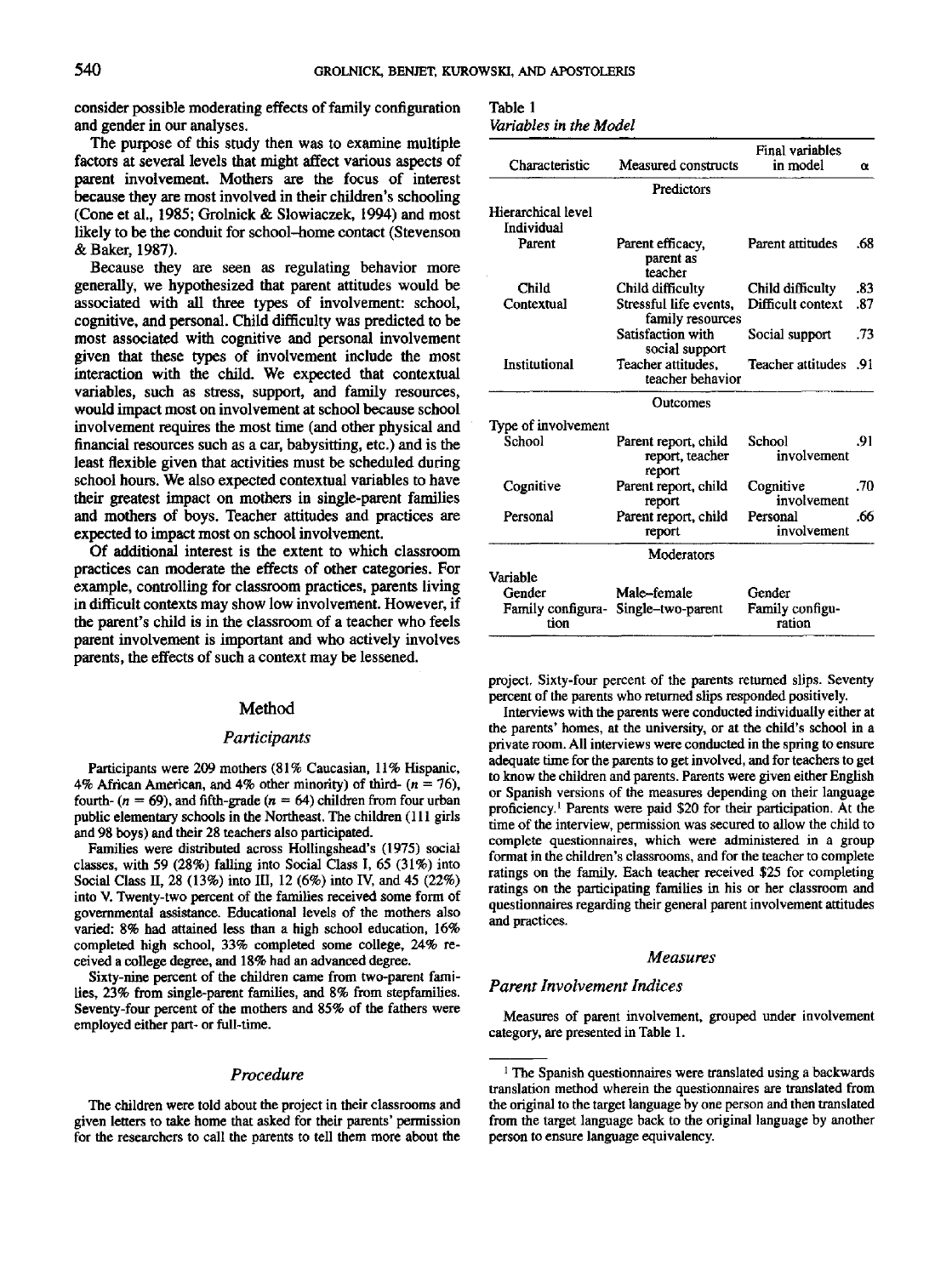

*Figure 1.* Model depicting predictors of parent involvement in children's schooling.

#### *School Involvement*

Behavioral involvement at school was measured by child, parent, and teacher report.

*Parent-School Interaction Questionnaire-Child Report (Grolnick & Slowiaczek, 1994).* This questionnaire assesses children's perceptions of their parents' levels of involvement at school. The children rated how often their parents engaged in five specific involvement behaviors at school, such as going to school events or talking with the teacher before or after school. Each item was rated from 1 *{never)* to 3 *(a lot).*

*Parent-School Interaction Questionnaire-Parent Report.* This measure includes 16 parent involvement activities at school (e.g., attending parent-teacher conferences, going to school activities and events). Items were obtained from activities described by Grolnick and Slowiaczek (1994) and Epstein and Salinas (1993). Mothers rated the number of times this school year that they engaged in the activities on a scale from 1 *(never)* to 4 *(many times).*

*Parent-School Interaction Questionnaire-Teacher Report.* Teachers rated behavioral involvement at school on this questionnaire, which included similar items to those completed by parents and children. Teachers rated the frequency of the parents' attendance at seven different school events and activities such as parent-teacher conferences, open houses, and volunteering in the classroom on a scale from 1 *(never)* to 5 *(regularly).*

# *Cognitive Involvement*

*Child Report.* The degree to which the parents engaged in cognitive-intellectual type activities was assessed by a shortened version of a checklist developed by Grolnick and Slowiaczek (1994). On this measure, children rated how often on a scale from 1 *(never)* to 4 (a *lot)* his or her parent engages with them in five activities at home (e.g., going to the library, talking about current events).

*Parent Report.* Parents also rated the frequency with which they engaged in six similar activities on a scale from 1 *(never)* to 5 *(daily).*

# *Personal Involvement*

*Child Report.* This measure assessed children's perceptions of their parents' interest in and knowledge about their school activities and endeavors. Sample items include "My mother knows what I am doing in school," and "My mother wants to know about my school day." For each of the six items, the children rated how true the statement was on a scale from 1 *(not at all true)* to 4 *(very true).*

*Parent Report.* This measure includes five items similar to the child report of personal involvement. These items (e.g., "I know what my child is currently doing in school" and "I know the names of my child's classmates") were rated on a scale from 1 *(strongly disagree)* to 4 *(strongly agree).*

# *Predictor Variables*

Measured constructs are listed in Table 1.

# *Child Index*

*The Parent Report of Child Behavior Toward Parent Inventory*— *Short Form (Schaefer, Finkelstein, & Edgerton, 1977).* This measure was used to assess parents' perceptions of their children's behavior on dimensions of positive involvement, resisting controlcontrolling, compliance-obedience, detachment-distancing, and instrumental independence. The 20 items from the first four dimensions were included in the current study. Parents rate these items (e.g., "works hard to please me" "doesn't show much interest in me") on a scale from 1 *(not very like their child)* to 4 *(very much like their child).* The positive items were inverted and the four subscales combined to yield a child difficulty score.

#### *Parent Attitude Indices*

*Parent as Teacher Inventory (Strom & Slaughter, 1978).* This measure assesses parents' attitudes toward their role as a teacher of their children. The Teaching-Learning subscale was used for this study. This subscale includes six items such as "Parents are their child's best teacher" and "Parents should continue to teach their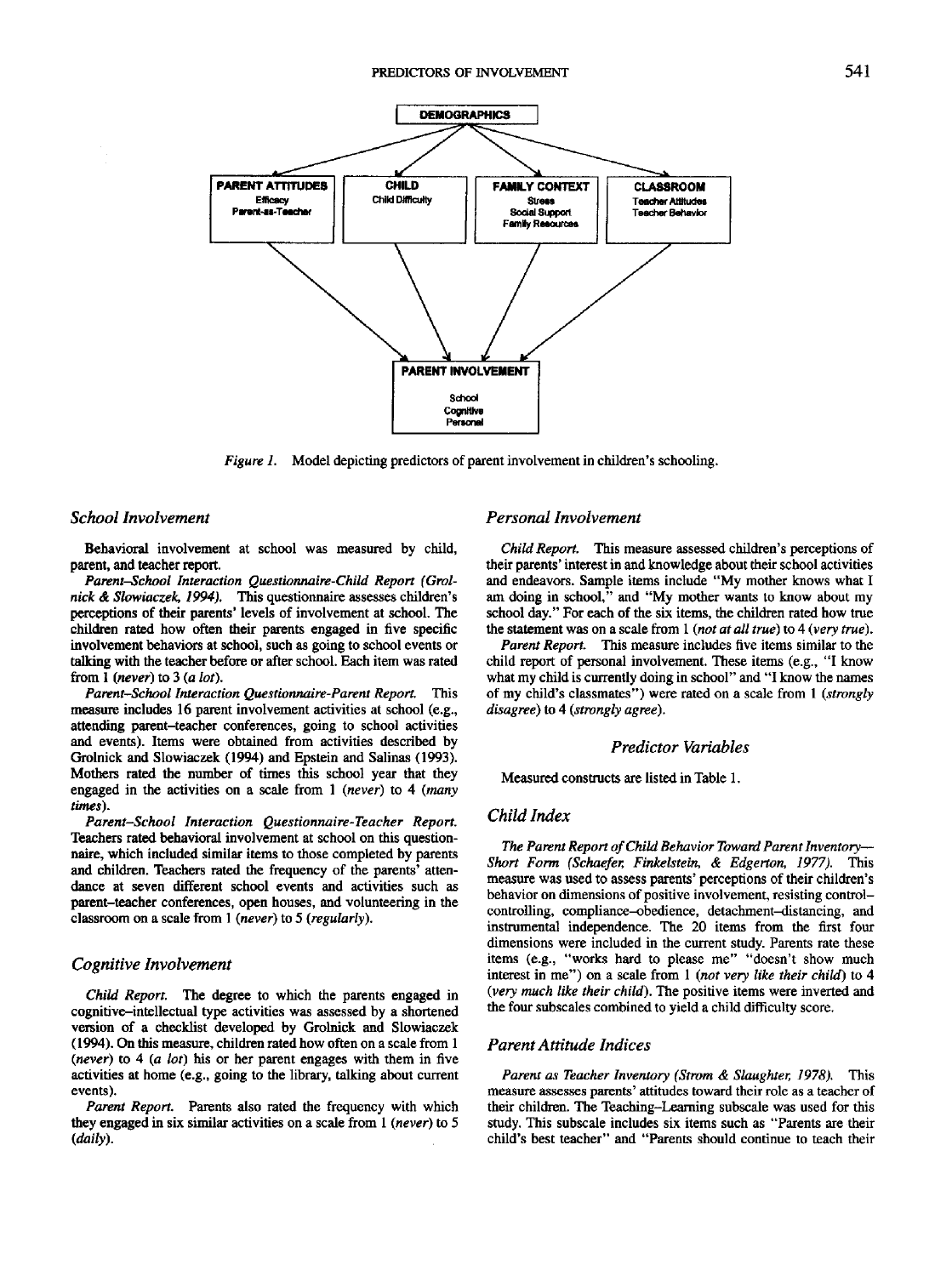child even after the child enters school," which are rated from 1 *(strongly disagree)* to 5 *(strongly agree).* Alphas for the Teaching-Learning subscale have been found to range from .55-.60 (Strom & Slaughter, 1978).

*The Parental Locus of Control Scale (Campis, Lyman, & Prentice-Dunn, 1986).* The six items of the Parental Efficacy subscale were rated on 5-point scales yielding a score for a parent's perceived level of efficacy with his or her child. Example items are "What I do has little effect on my child's behavior" or "When I set expectations for my child, I can help him (or her) meet them."

# *Familial Context Indices*

*The Life Experiences Survey (Sarason, Johnson, & Seigel, 1978).* This scale, which lists negative and positive life events, was adapted for this study. The resulting scale lists 46 life events. For each event, the parent indicates whether the event happened to him or her in the past year and, if so, rates how negative or positive the experience was on a scale from 1 *(extremely negative)* to 5 *(extremely positive),* A score is computed by adding the number of life events weighted by their degree of impact on the person's life. In this study, the weighted score for negatively rated items was used. Sarason et al. reported a test-retest reliability of .88 for the negative event index.

*Parenting Social Support Scale (Telleen, 1985).* This measure, based on the Barrera Arizona Social Support Interview Schedule (Barrera, 1981), includes seven types of support: relationship with confidant, material aid, advice on childrearing, positive feedback, physical assistance with household tasks, child care, and social participation with others. For each of these categories, parents rate, for the past month, their need for that type of support on a 5-point scale, the number of people in their social network who can provide them with that support, and their degree of satisfaction with the support received from 1 *(very dissatisfied)* to 6 *(very satisfied).* The scale was validated on a sample of 69 parents (Telleen, 1985) and found to be correlated with the Wilcox Social Support Scale and the Social Isolation subscale of the Parenting Stress Index. Telleen reported alphas for the three subscales (Need, Satisfaction, and Network Size) to range from .79 to .92. Scores for satisfaction with social support were used in this study.

*Family Resource Scale (Dunst, 1986).* This 30-item scale measures the extent to which different types of resources are adequate for families with children. The items range from most basic needs (e.g., food, clothing, shelter) to less basic needs (e.g., money for travel). Parents rate how adequate different types of resources are for their family from 1 *(not at alt adequate)* to 5 *(almost always adequate).* Dunst reported the alpha coefficient of the scale to be .92, using a sample of 45 mothers of preschool-aged children.

# *Teacher Attitudes and Practices*

*Teacher Attitudes Towards Importance of Parent Involvement Questionnaire.* This measure assesses the degree to which teachers view parent involvement as important and includes items from Epstein and Salinas's (1993) survey as well as items designed for this study. Teachers rate the importance of eight different involvement activities (e.g., involving parents as volunteers, surveying parents for their ideas about their children or school) from 1 *(not important)* to 4 *(very important).*

*Teacher Behavior Inventory.* This measure, adapted from Epstein and Salinas's (1993) survey, assesses the frequency with which teachers solicit parent involvement in various ways. Teachers rated the percentage of their students' families that they contact in each of 30 different ways in a typical year, such as calling families, asking parents to check the child's homework daily, and inviting parents to observe in the classroom.

## **Results**

# *Preliminary Analyses: Predictor Variables*

Because several variables from each set of factors were measured, correlations between variables within each set were computed to determine whether these variables could be combined. This strategy was used because of the a priori designation of variables into categories and to avoid placing multiple correlated variables into predictive models. Where variables were combined, alphas were reported as validation for combining variables, rather than as indices of reliability.

Two of the three a priori designated context variables were negatively correlated: stressful life events and family resources  $(r = -.52)$ . However, these two variables were only weakly related to the third, satisfaction with social support  $(r = -.14$  and  $r = .25$ , respectively). We therefore created two context variables, the first, difficult context, represented stressful life events minus family resources. The second was social support.

The two-parent attitude variables, efficacy and parent-asa-teacher, were positively correlated  $(r = .47)$  and were combined to form a parent attitudes variable. Finally, the teacher attitude and behavior variables were similarly correlated  $(r = .48)$  and were combined to form a teacher attitude variable.

In summary, we were able to combine variables resulting in five predictors: difficult context, social support, parent attitudes, teacher attitudes, and child difficulty (one measured variable). These variables, listed in Table 1 along with relevant alphas, were used in the primary analyses examining relations between predictors and parent involvement outcomes.

# *Preliminary Analyses: Parent Involvement Measures*

Analyses were conducted to determine whether assessments of the same types of involvement by different raters could be combined. Teachers, parents, and children rated mothers' school involvement. A principal components factor analysis of the three measures revealed a one-factor solution with an eigenvalue of 1.95 and factor loadings above .75. This factor accounted for 65% of the total variance. The three indices were thus combined to form one measure of school involvement. Parent and child ratings of cognitive involvement and of personal involvement were moderately related ( $r = .45$  and  $r = .48$ , respectively), and these ratings were also combined. Alphas for the combined ratings appear in Table 1.

The three composite parent involvement indices were moderately related (see Table 2), in the  $r = .4$  range.

#### *Relations Among Predictor Variables*

Generally, there were moderate correlations among the predictors (see Table 2) but the correlations ranged from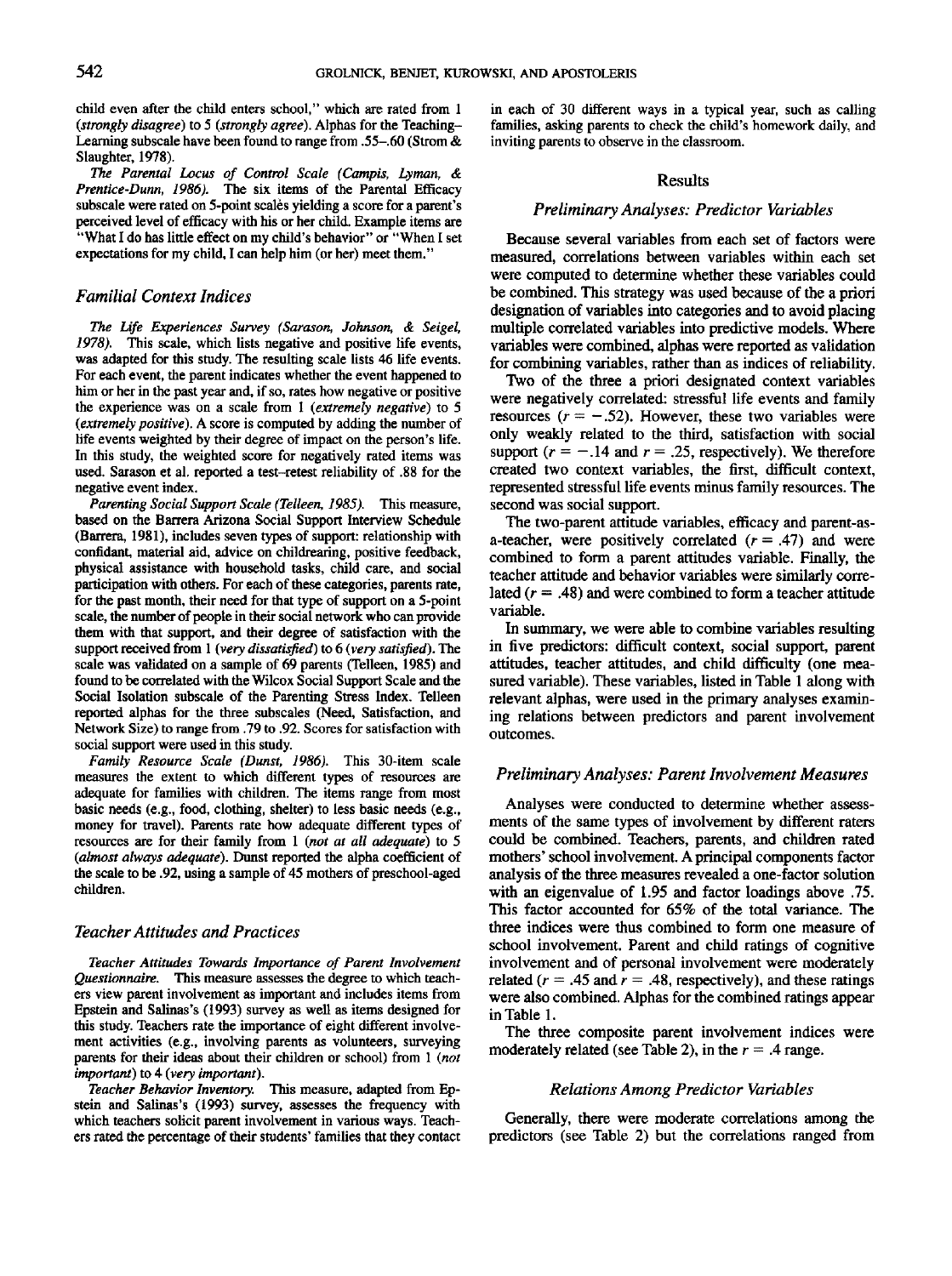| Variable                 |           |           |          |        |        | 6       |       |
|--------------------------|-----------|-----------|----------|--------|--------|---------|-------|
| 1. Parent attitudes      |           |           |          |        |        |         |       |
| 2. Child difficulty      | $-.32***$ |           |          |        |        |         |       |
| 3. Context               | $-.25***$ | $.17*$    |          |        |        |         |       |
| 4. Social support        | .11       | $-.13*$   | $-.19**$ |        |        |         |       |
| 5. Teacher attitudes     | $.14*$    | $-.08$    | $-.18*$  | $.15*$ |        |         |       |
| 6. School involvement    | $.32***$  | $-.19**$  | $-.18*$  | .13    | . 11   |         |       |
| 7. Cognitive involvement | $28***$   | $-.26***$ | $-.07$   | $.16*$ | $.15*$ | .40***  |       |
| 8. Personal involvement  | $27***$   | $-23***$  | $-25***$ | .12    | .09    | $41***$ | 43*** |

Table 2 *Correlations Among Major Variables*

 $*_p$  < .05.  $*_p$  < .01.  $**_p$  < .001.

 $-.08$  (teacher attitudes and child difficulty) to  $-.32$  (parent attitudes and child difficulty). Mothers who saw their role as less active and efficacious tended to rate their children as more difficult, as did those who described their context as difficult Mothers describing a difficult context tended to describe less active-efficacious roles for themselves as parents. Mothers with higher social support also tended to describe their children and contexts as less difficult. Finally, positive teacher attitudes toward involvement were associated with active parent attitudes, less difficult contexts, and more social support.

#### *Primary Analyses*

To examine relations between predictor variables and the three parent involvement indices, we used Hierarchical Linear Modeling (HLM; Bryk & Raudenbush, 1992). This procedure was chosen because the predictor variables were organized hierarchically—teacher variables were at the level of classroom whereas the parent, child, and context variables were measured at the individual level within the classroom. When data are grouped in this way, regression is inappropriate because within-class observations are not independent, thus violating a fundamental assumption of regression analysis. HLM allows one to examine variation within and between groups (classrooms) by partitioning the variance into different components.

The HLM analyses were conducted in two steps. First, simple models were constructed for each predictor variable. These descriptive analyses were computed to determine if random within-classroom effects were apparent and to determine whether each predictor variable was related to involvement indices, controlling for socioeconomic status (SES). For each involvement outcome, the predictor and the Hollingshead index were entered. Teacher was the randomeffects variable. In a second set of analyses, complex models evaluating unique effects of predictors and interactions were constructed.

# *Simple Models*

In this set of analyses (see Table 3), HLM was used to assess relations between each predictor and each involvement outcome, controlling for family SES. Controlling for SES, parent attitudes were associated with all three types of involvement. In each case, parents expressing a greater and more efficacious role of parents tended to be more involved. Ratings of child difficulty were associated with two of the three indices. Mothers who rated their children as more difficult were less involved personally and in cognitive

Table 3

| Simple Hierarchical Linear Models Entering Socioeconomic Status |  |
|-----------------------------------------------------------------|--|
| (SES; Hollingshead Index) and One Predictor Variable            |  |

|                   | Parent involvement indices |        |            |        |          |        |  |
|-------------------|----------------------------|--------|------------|--------|----------|--------|--|
| Predictor         | School                     |        | Cognitive  |        | Personal |        |  |
| variable          | F                          | b      | F          | ь      | F        | b      |  |
| <b>SES</b>        | 16.94***                   | .01    | $16.89***$ | .01    | $3.77*$  | .00    |  |
| Parent attitudes  | 8.94**                     | .30    | 4.86*      | .17    | $8.24**$ | .16    |  |
| <b>SES</b>        | 23.83***                   | .01    | $20.65***$ | .01    | $6.70**$ | .00    |  |
| Child difficulty  | 3.04                       | $-.19$ | $8.11**$   | $-.23$ | $7.33**$ | $-.17$ |  |
| <b>SES</b>        | 23.28***                   | .01    | $27.24***$ | .01    | 4.19*    | .00    |  |
| Difficult context | 0.55                       | $-.01$ | 0.81       | .01    | $7.19**$ | $-.01$ |  |
| <b>SES</b>        | $26.55***$                 | .01    | $23.91***$ | .01    | $9.63**$ | .00    |  |
| Social support    | 1.61                       | .06    | $4.55*$    | .08    | 2.18     | .04    |  |
| <b>SES</b>        | 28.44***                   | .01    | $25.05***$ | .01    | $9.43**$ | .00    |  |
| Teacher attitudes | 0.13                       | .03    | 0.92       | .05    | 0.30     | .02    |  |

*Note.* Betas for each predictor variable are unstandardized coefficients for the full sample.  $*_{p}$  < .05.  $*_{p}$  < .01.  $*_{p}$  < .001.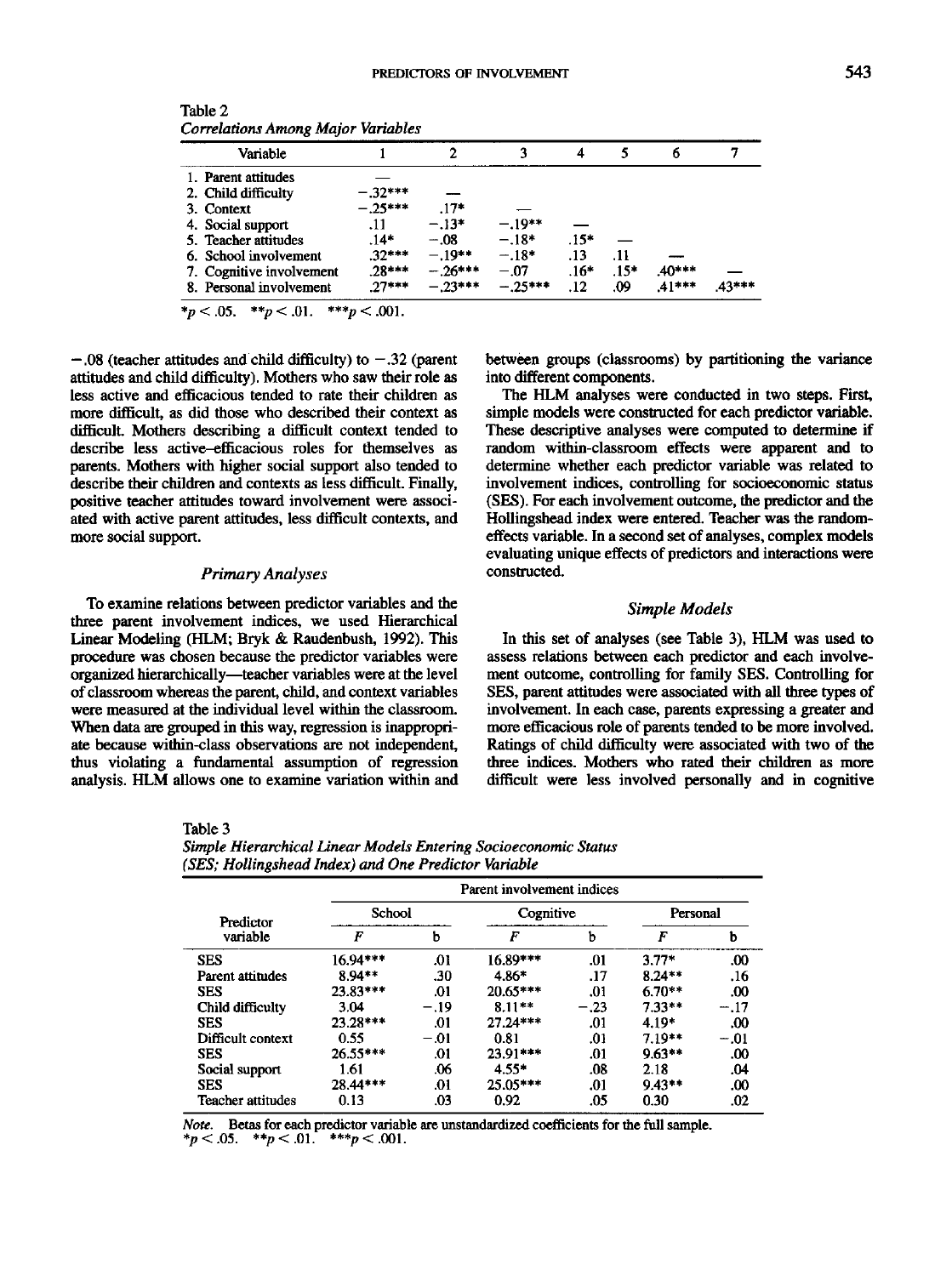activities. For context variables, there was one effect, mothers who described a difficult context were less involved personally. There was also one effect for social support, with mothers who were more satisfied with their levels of social support more involved at home in cognitive activities. There were no effects of teacher attitudes. Finally, tests for random within-class effects were nonsignificant.

# *Multistage Models*

Next, HLM was used to examine the unique effects of predictor variables as well as hypothesized interactions between child gender and family configuration and the predictors, and hypothesized interactions between predictor variables and teacher attitudes. To examine the interaction of two continuous variables, we used the product of the two main effects, for example, Parent Attitudes  $\times$  Teacher Attitudes. When main effects are entered into the model first, the product of the two terms represents the interaction when it enters the equation (Aiken *&* West, 1991; Cohen & Cohen, 1983).

For each dependent variable (involvement indices), models were constructed in a series of steps. At each step, a set of variables (demographic, parent and child, context, teacher, interactions) was entered into the model. As each set of variables was entered, the Fs at entry for the set of variables (by creating contrasts) were evaluated as were the effects of individual variables in the set.

The sets of variables were entered in the following manner. First, a model with only the random-effects variable (teacher) was estimated. Next, the four demographic variables—SES, child gender, family configuration<sup>2</sup> (singleparent vs. two-parent), and mothers' work status--were added to the model. A third model added the two parentchild variables, parent attitudes, and child difficulty. Next, we estimated a model with teacher, demographics, parentchild variables, and the two context variables. A fifth model added teacher attitudes. Next, a model was estimated that added predicted interactions: the five interactions between predictors and child gender, the five between predictors and family configuration, and the hypothesized interactions between teacher attitudes and both context and parent attitudes. Specifically, it was expected that the effects of a difficult context and nonoptimal parent attitudes would be less apparent when teacher attitudes and behaviors were strongly positive. In a final model, we eliminated nonsignificant interactions and included all main effects and significant interactions. Statistics for each set of variables at entry into the model *(Fs* and bs) and for the final model are presented in Tables 4, 5, and 6.

#### *School Involvement*

There was no significant systematic random variability associated with classroom in the model including only the random-effects variable. Adding demographics to the model resulted in a significant effect for the set. In our analysis of individual variables within the set, the higher the SES of the mother, the greater the tendency for her to be involved at

# Table 4 *Statistics for Hierarchical Linear Models for School Involvement*

|                                | At entry<br>into model |        | Final model |        |
|--------------------------------|------------------------|--------|-------------|--------|
| Hierarchical linear model      | F                      | b      | F           | ь      |
| Model 1: Random effects        | 1.76                   | .06    | 1.23        | .09    |
| Model 2: Demographics          | 8.88***                |        | 5.99***     |        |
| Socioeconomic status           | 12.91***               | .01    | $10.17**$   | .01    |
| Gender                         | 0.72                   | .07    | 0.87        | .08    |
| Family configuration           | $6.57**$               | .29    | $5.85*$     | .27    |
| Mothers' work status           | 0.41                   | .07    | 0.92        | .10    |
| Model 3: Parent-Child          | 2.59                   |        | 1.43        |        |
| Parent attitudes               | 1.80                   | .15    | 0.36        | .01    |
| Child difficulty               | 2.00                   | $-.16$ | 1.91        | $-.15$ |
| Model 4: Context               | 0.12                   |        | 0.26        |        |
| Difficult context              | 0.01                   | .00    | 0.51        | $-.01$ |
| Social support                 | 0.24                   | .02    | 0.01        | .11    |
| Model 5: Teacher               | 0.16                   |        | 0.00        |        |
| Teacher attitudes              | 0.16                   | -.03   | 0.00        | -.01   |
| Model 6: Interactions          | $7.56***$              |        | $7.56***$   |        |
| Context $\times$ Gender        | $6.30**$               | $-.05$ | $6.30**$    | -.05   |
| Social Support $\times$ Gender | $5.27*$                | $-.24$ | $5.27*$     | - 24   |
| Teacher Attitudes × Gender     | 13.49***               | .44    | 13.49***    | .44    |

*Note,* bs are unstandardized coefficients.

 $*_{p}$  < .05.  $*_{p}$  < .01.  $*_{p}$  < .001.

school. In addition, controlling for other demographic variables, mothers in two-parent families tended to be more involved than those from single-parent families. There were no effects of child gender or mothers' work status on school involvement.

Model 3 added parent and child characteristics. Controlling for demographics, there were no significant effects of the set at entry into the model. Further, there were no effects for the set of context variables or teacher attitudes in Models 4 and 5. However, there was a significant effect of the set of interactions, indicating that the effects of context and of teacher attitudes were moderated by child gender. In equations estimated for boys and girls separately, a difficult context predicted school involvement of mothers of boys,  $f(1, 168) = -2.02, p < .05, b = -.03$ , with a more difficult context associated with less school involvement, but the result was not significant for those of girls,  $t(1, 168) = 1.37$ , *ns).* Similarly, social support was positively associated with school involvement for mothers of boys,  $t(1, 168) = 2.89$ ,  $p < .01, b = .13$ , but not girls,  $t = -1.47$ , *ns.* Finally, teacher attitudes were associated with school involvement for mothers of girls,  $t(1, 168) = 2.20, p < .03, b = .22$ , but not boys,  $t(1, 168) = -1.55$ , *ns.* 

In the final model, higher levels of involvement at school were associated with higher SES and two-parent family

<sup>&</sup>lt;sup>2</sup> Stepfamilies were excluded from these analyses because there were not enough of such families to be considered a separate group. Stepfamilies share characteristics with intact two-parent families (number of parents available) but also may share the stress associated with divorce, remarriage, or increased conflict with single-parent families.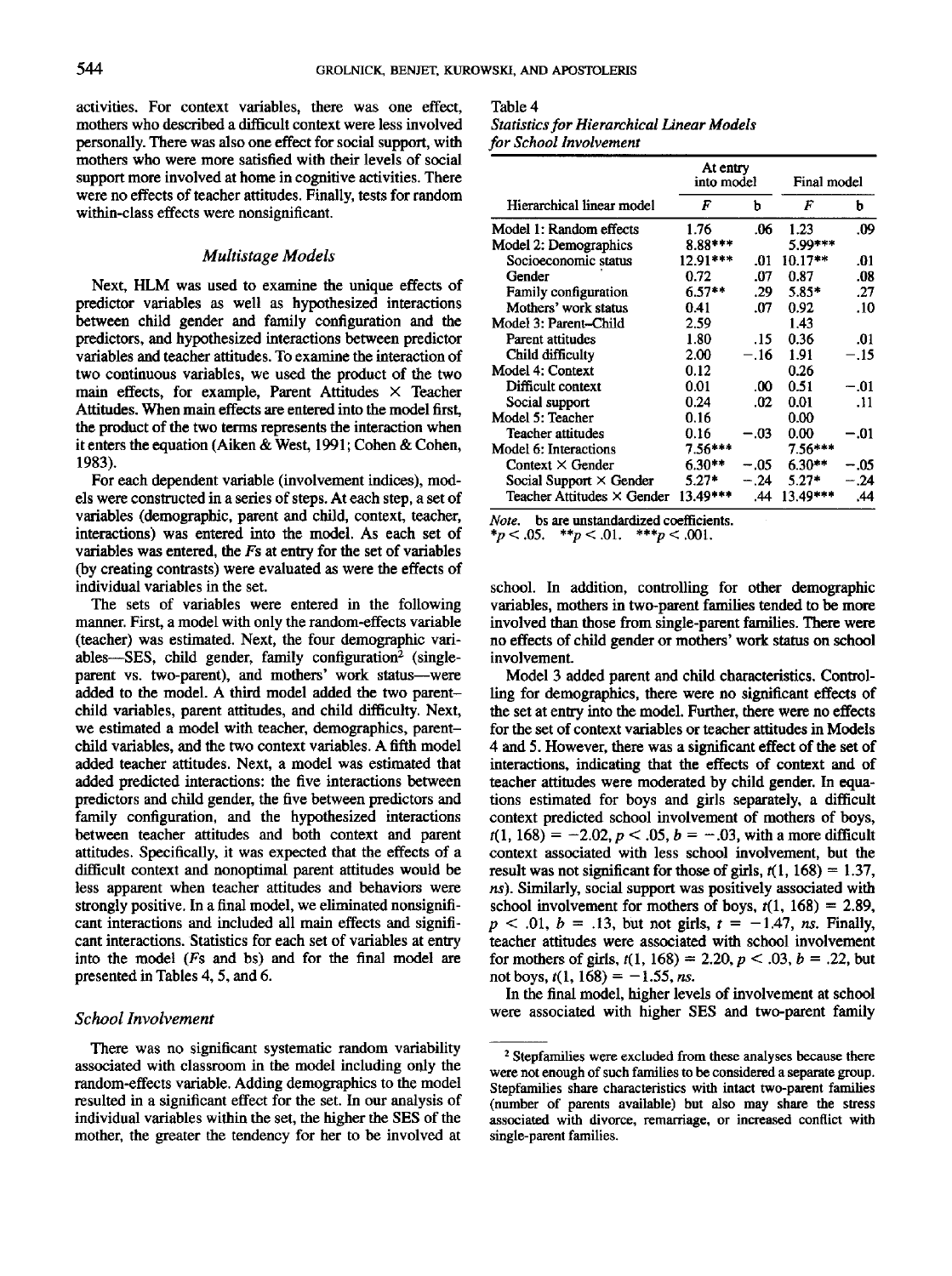|                                                 | At entry into model |        | Final model       |        |
|-------------------------------------------------|---------------------|--------|-------------------|--------|
| Hierarchical linear model                       | F                   | b      | F                 | b      |
| Model 1: Random effects                         | 1.33                | .17    | 1.38              | .11    |
| Model 2: Demographics                           | $7.16***$           |        | $4.08**$          |        |
| Socioeconomic status                            | 18.38***            | .001   | 11.96***          | .01    |
| Gender                                          | 1.90                | $-.08$ | 1.83              | $-.08$ |
| Family configuration                            | 0.20                | $-.04$ | 0.50 <sub>1</sub> | $-.05$ |
| Mothers' work status                            | 1.06                | $-.08$ | 0.20              | $-.03$ |
| Model 3: Parent-child                           | 4.39**              |        | 5.94**            |        |
| Parent attitudes                                | $3.93*$             | .16    | $8.51**$          | .10    |
| Child difficulty                                | $4.64*$             | $-.17$ | $7.81**$          | $-.21$ |
| Model 4: Context                                | 2.66†               |        | 1.36              |        |
| Difficult context                               | 2.39                | .01    | 0.80              | .01    |
| Social support                                  | 3.57†               | .07    | 2.15              | .05    |
| Model 5: Teacher                                | 0.05                |        | 1.54              |        |
| Teacher attitudes                               | 0.05                | .01    | 1.54              | $-.07$ |
| Model 6: Interactions                           | $7.68***$           |        | $7.68***$         |        |
| Teacher Attitudes $\times$ Family Configuration | $10.51**$           | .36    | $10.51**$         | .36    |
| Teacher Attitudes $\times$ Parent Attitudes     | $7.70**$            | $-.31$ | $7.70**$          | $-.31$ |
| Teacher Attitudes $\times$ Context              | $5.50*$             | $-.03$ | 5.50*             | $-.03$ |

Table 5 *Statistics for Hierarchical Linear Models for Cognitive Involvement*

*Note,* bs are unstandardized coefficients.

 ${\uparrow}p<1.0.$  \* $p<.05.$  \*\* $p<.01.$  \*\*\* $p<.001.$ 

status. In addition, the effects of context were apparent for mothers of boys and teacher attitudes for mothers of girls.

#### *Cognitive Involvement*

As was the case for school involvement, there was no systematic random variation associated with teacher in the random-effects model. At entry, the set of demographic variables was strongly associated with cognitive involvement; however, this effect was accounted for only by family

#### Table 6

| <b>Statistics for Hierarchical Linear Models</b> |  |
|--------------------------------------------------|--|
| for Personal Involvement                         |  |

|                                | At entry<br>into model |        | Final<br>model |        |
|--------------------------------|------------------------|--------|----------------|--------|
| Hierarchical linear model      | F                      | h      | F              | h      |
| Model 1: Random effects        | 1.01                   |        |                |        |
| Model 2: Demographics          | $3.80**$               |        | 1.90           |        |
| Socioeconomic status           | 3.45†                  | .00    | 0.00           | $-.00$ |
| Gender                         | 1.78                   | $-.07$ | 3.28†          | -.92   |
| Family configuration           | 2.47                   | .10    | 2.26           | .10    |
| Mothers' work status           | 0.23                   | $-.03$ | 1.28           | $-.07$ |
| Model 3: Parent-child          | $4.17*$                |        | $3.41*$        |        |
| Parent attitudes               | 2.82†                  | .10    | 2.22           | .10    |
| Child difficulty               | 3.221                  | $-.12$ | 2.76†          | $-.11$ |
| Model 4: Context               | 2.66†                  |        | $3.69*$        |        |
| Difficult context              | $3.58*$                | $-.01$ | 4.76*          | - 01   |
| Social support                 | 0.02                   | .00    | 2.52           | .21    |
| Model 5: Teacher               | 0.03                   |        | 0.03           |        |
| Teacher attitudes              | 0.03                   | -.01   | 0.03           | -.01   |
| Model 6: Interactions          | $6.70**$               |        | $6.70**$       |        |
| Social Support $\times$ Gender | ճ.70**                 | .16    | 6.70**         | .16    |

*Note,* bs are unstandardized coefficients

 $\dagger p < .10.$  \* $p < .05.$  \*\* $p < .01.$ 

SES. Controlling for SES, there were no effects of family configuration or mothers' work status. In Model 3, adding parent and child characteristics, there was a significant contribution of both of these variables and the set together. Thus, controlling for other variables, mothers who perceived themselves as having an active and efficacious role were more involved in cognitive activities as were those seeing their children as easier. When context variables were entered, they were marginally predictive of cognitive involvement. Teacher attitudes did not contribute significantly to the model.

There were three significant interactions for cognitive involvement, all involving teacher attitudes. In each case, the effects of teacher attitudes was moderated by other variables. For family configuration, teacher attitudes were positively associated with involvement in two-parent families,  $t(1, 168) = 3.44$ ,  $p < .001$ ,  $b = 1.56$ , but not in single-parent families. To interpret the other two interactions, which involved continuous variables, context and parent attitudes, regressions lines were plotted for high (75th percentile), medium (50th percentile), and low (25th percentile) values of the moderators (Aiken & West, 1991). We found that at more difficult levels of context, teacher attitudes had less of an effect than at more optimal levels. Similarly, teacher attitudes had a stronger effect at more efficacious values of parent attitudes but not at less.

In the final model there were significant effects of SES, parent attitudes, child difficulty, and interactions, as described above.

# *Personal Involvement*

As with the other types of involvement, there was no effect of the random variable in the random-effects model. In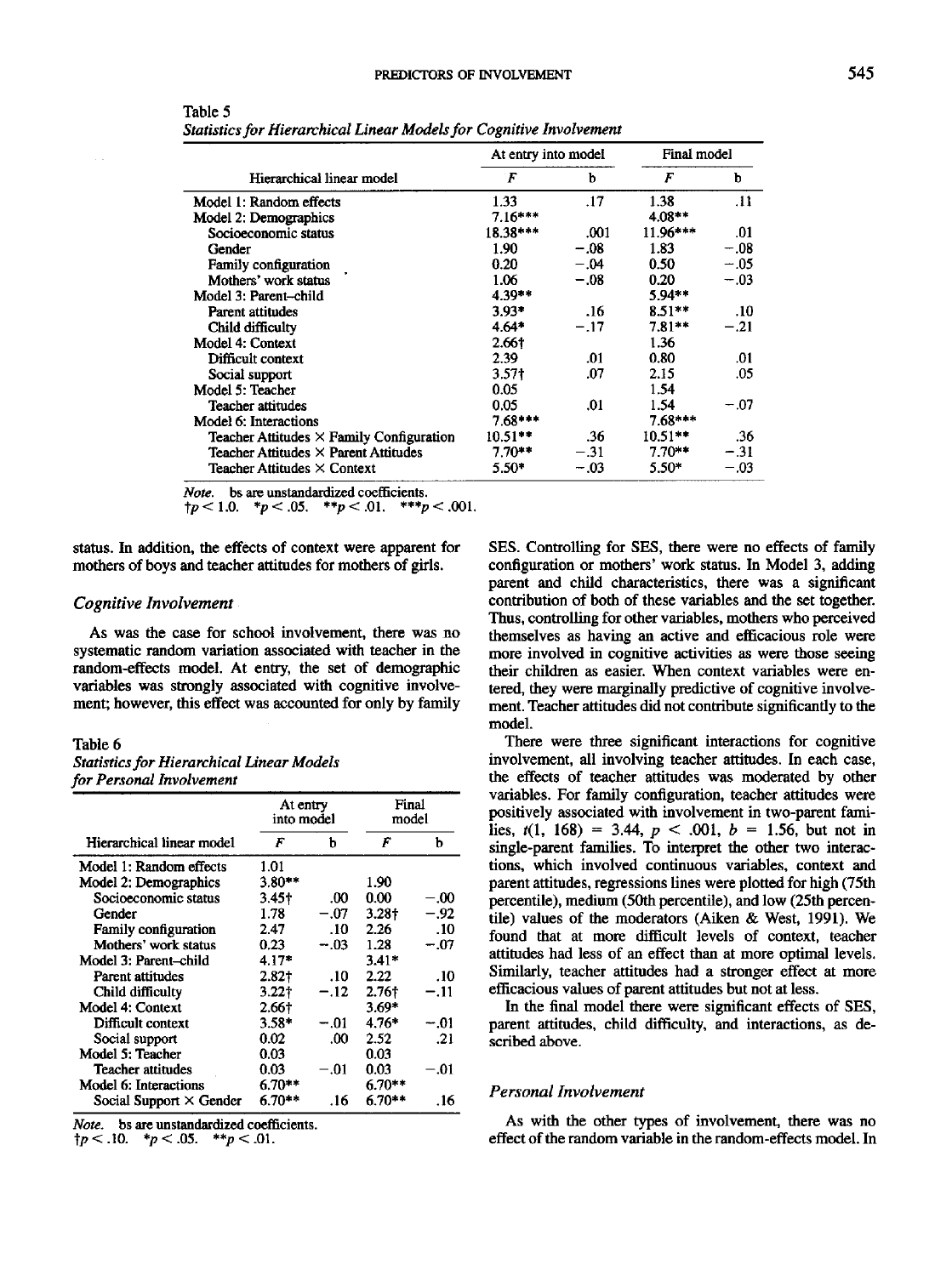fact, because there was no systematic random variance, the model could not be estimated. Adding demographic variables resulted in significant prediction of the set, though only SES was marginally positively related to personal involvement. There were also effects of the parent and child variables, though each variable only marginally predicted personal involvement individually. Addition of context variables resulted in a marginally significant contribution to the model, with a significant effect for difficult context, with parents reporting a more difficult context less personally involved. Teacher attitudes did not contribute significantly to the model. Finally, there was one significant interaction, that between gender and social support. As was the case for school involvement, there was a positive effect of social support for mothers of boys,  $t(1, 168) = 2.59, p < .05, b =$ .15, but not girls.

In the full model, demographics no longer contributed to personal involvement controlling for other variables. However, both parent and child characteristics, context, and the interaction between social support and context added significant variance to the model.

To facilitate interpretation of the results, we summarized the results of the final models for the three types of involvement in Table 7.

# Discussion

The results of this study underscore the complexity of understanding factors associated with parents' involvement in their children's schooling. A hierarchical model of factors at several levels (individual, contextual, institutional) was posited. Factors from each level predicted parent involve-

#### Table 7

|                               | p Values for Significant Effects of Sets and Predictor |  |
|-------------------------------|--------------------------------------------------------|--|
| Variables in the Final Models |                                                        |  |

|                                                     | Type of involvement |           |          |  |
|-----------------------------------------------------|---------------------|-----------|----------|--|
| Predictor variable                                  | School              | Cognitive | Personal |  |
| Demographics                                        | ***                 | **        |          |  |
| Socioeconomic status                                | ***                 | ***       |          |  |
| <b>Family configuration</b>                         | **                  |           |          |  |
| Parent–Child                                        | **                  |           | ż.       |  |
| <b>Parent attitudes</b>                             | **                  |           |          |  |
| Child difficulty                                    | **                  |           | t        |  |
| Context                                             |                     |           |          |  |
| Difficult context                                   |                     |           |          |  |
| Social support                                      |                     |           |          |  |
| Teacher                                             |                     |           |          |  |
| <b>Teacher Attitudes</b>                            |                     |           |          |  |
| Interactions                                        | 2 S.K S.K           |           | SR XK    |  |
| Context $\times$ Gender                             | air she             |           |          |  |
| Social Support $\times$ Gender                      |                     |           | 宋定       |  |
| Teacher Attitudes $\times$ Gender                   | is se sis           |           |          |  |
| Teacher Attitudes $\times$ Family                   |                     |           |          |  |
| Configuration                                       |                     | 米津        |          |  |
| <b>Teacher Attitudes <math>\times</math> Parent</b> |                     |           |          |  |
| <b>Attitudes</b>                                    |                     | **        |          |  |
| Teacher Attitudes $\times$ Context                  |                     |           |          |  |

 $tp < .10$ .  $\frac{p}{q} < .05$ .  $\frac{p}{q} < .01$ .  $\frac{p}{q} < .01$ .

ment. However, as expected, the effects of predictors depended on the type of involvement examined. Although only examining mothers and including only a subset of potential predictors of parent involvement, we believe that the results of the study add to the growing literature on parent involvement.

To date, the literature on predictors of involvement has highlighted the importance of demographic factors. However, even these studies have not looked at unique effects of different demographic variables nor addressed effects of demographics on different types of involvement. As has been found in other studies, family SES was a strong predictor of involvement, especially school and cognitive. Interestingly however, taking into account other factors, personal involvement was not associated with SES, suggesting that the more affective types of involvement may occur equally at all parental occupational and educational levels.

Also with regard to demographics, though mothers from single-parent families were less involved on all three dimensions than those in two-parent families, only school involvement was lower when SES was held constant. We hypothesize in explaining these results that involvement at school may be most difficult for mothers from single-parent families and it may be most useful to consider targeting other types of involvement that do not require day-time availability.

Beginning with the individual level of our model, as predicted, child and parent characteristics had strong relations with cognitive involvement, and to a lesser extent personal involvement, when considering other factors together. Thus, the strongest effects of individual characteristics were in parents' provision of exposure to cognitively stimulating activities. As we reasoned in predicting such relations, parents who see their children as difficult may find working with their children aversive and may withdraw from such interactions. Given this finding, we suggest that parents may need strategies to help them work with their children if involvement efforts are aimed at increasing home involvement. Again, as expected, when parents see themselves as efficacious and when they view their role as that of teacher, they are more likely to become involved in these stimulating activities. In general, we suggest that cultural factors such as parents' ideas about children's learning must be considered in efforts to increase parent involvement.

We predicted that a difficult context and lack of social support would undermine school involvement. These effects emerged, as predicted, for mothers of boys. In explaining these findings, we follow the reasoning of Chase-Lansdale, Michael, and Desai (1991) in suggesting that mothers may perceive their boys and girls as differentially needy of support. When environmental circumstances are difficult, mothers may withdraw resources from boys given that they are seen as relatively independent. However, parents of girls may be less likely to do so, despite the burden it may place on them. Interestingly, Stevenson and Baker (1987) similarly found that demographic factors (age of child, education of mother) were more predictive of involvement in parents of boys relative to girls. One unpredicted finding was the direct relationship between a difficult context and mothers'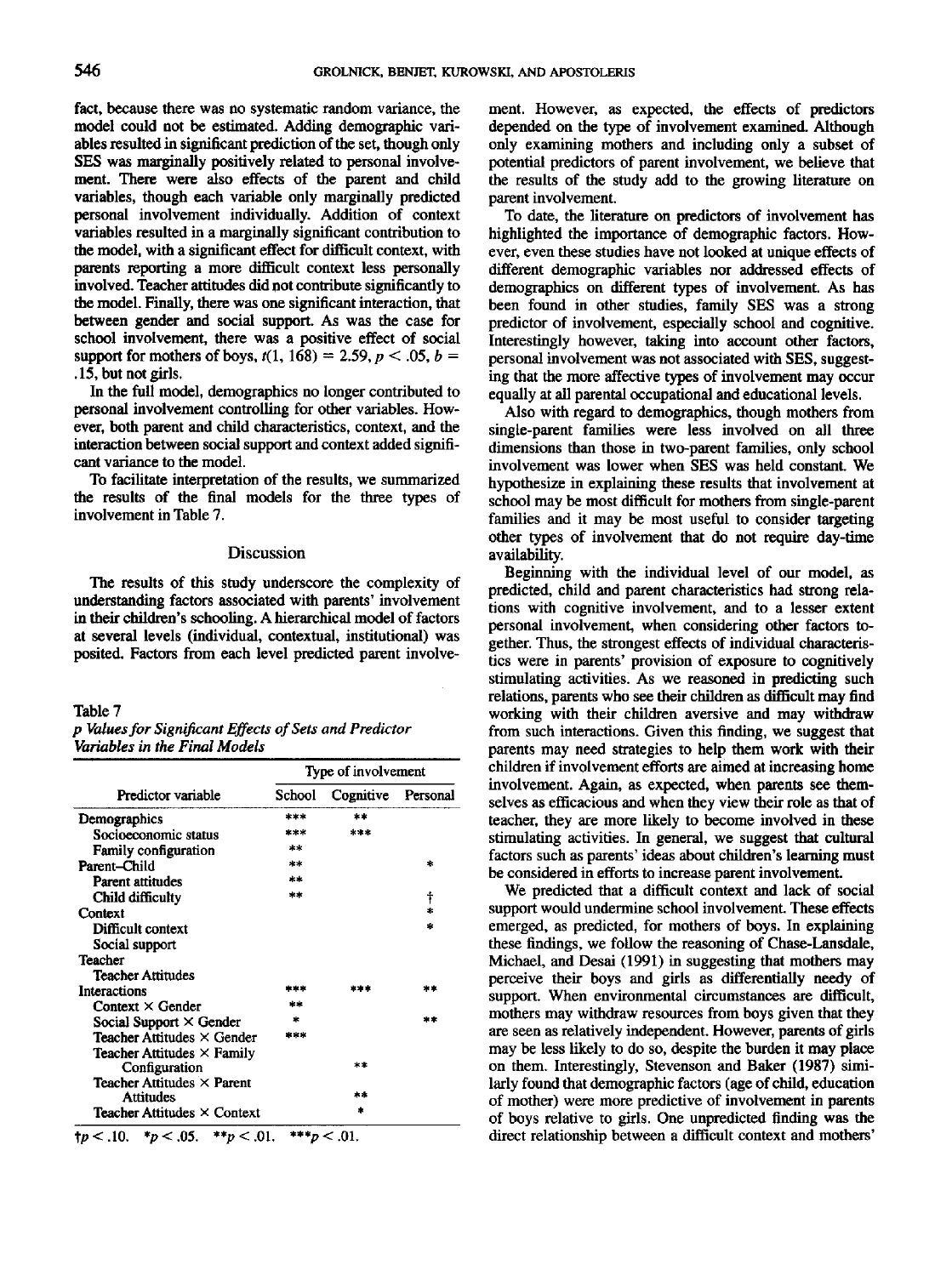personal involvement. We speculate that having a difficult context may make it hard for parents to attend to the subtleties of what is going on in school.

We also predicted and found that teacher characteristics were associated with involvement at school. Again, this findings was moderated by gender. In this case, however, the effect was significant for mothers of girls but not boys. We hypothesize, on the basis of these findings, that girls may be more connected to their teachers and act as stronger conduits, taking teachers' messages to their homes. It could also be argued that for reasons described above, parents may keep a closer eye on their girls, checking in with teachers and following their suggestions more closely. It must be kept in mind in interpreting these findings that levels of parent involvement did not differ in parents of boys and girls.

We were also interested in whether classroom practices might moderate the effects of predictor variables on involvement. This was the case but in an unexpected manner. Our data suggest that teacher practices have their strongest impact when other factors (e.g., context, attitudes) are optimal. For example, parents who see themselves as teachers and feel efficacious, as well as those in more optimal contexts, become more involved when teachers are active users of involvement, whereas those who do not see themselves in this manner or are in difficult contexts are less affected by teachers' attitudes and behaviors. This makes sense in that parents who are extremely stressed or whose values and attitudes clash with those of the teacher may not receive the teacher's message, even if he or she is attempting to involve them. We hypothesize, on the basis of these findings, that interventions beyond traditional classroombased activities are necessary to reach all families. Although teachers' attempts to involve parents may succeed (especially for parents of girls), these attempts may not reach those most in need. As suggested earlier, without considering the "social realities" and cultural characteristics of parents, school practices targeting parents may lead to larger discrepancies in educational outcomes rather than greater equality (Auerbach, 1989).

In summary, in the present study, we found that multiple factors at several levels are necessary to explain parents' involvement. Further, these factors varied for different types of involvement. The results can be used to develop interventions to assure parent involvement across all families.

# References

- Aiken, L. S., & West, S. G. (1991). *Multiple regression: Testing and interpreting interactions.* Knobbier Park, CA: Sage.
- Auerbach, E. R. (1989). Toward a social-contextual approach to family literacy. *Harvard Educational Review, 59,* 165-181.
- Ames, C. (1993). *Parent involvement: The relationship between school-to-home communication and parents' perceptions and beliefs* (Rep. No. 15). Lansing: Michigan State University, Center on Families, Communities, Schools and Children's Learning.
- Bandura, A. (1986). The explanatory and predictive scope of self-efficacy theory. *Journal of Social and Clinical Psychology, 4,* 359-373.
- Barrera, M. (1981). Social support in the adjustment of pregnant

adolescents. In B. Gottlieb (Ed.), *Social networks and social support* (pp. 69-96). Beverly Hills, CA: Sage.

- Bell, R. Q. (1968). A reinterpretation of the direction of effects in studies of socialization. *Psychological Review, 75,* 81-95.
- Belsky, J. (1984). The determinants of parenting: A process model. *Child Development, 55,* 83-96.
- Bronfenbrenner, U. (1986). Ecology of the family as a context for human development: Research perspectives. *Developmental Psychology, 22,* 723-742.
- Bryk, A. S., & Raudenbush, S. W. (1992). *Hierarchical linear models: Applications and data analysis methods.* Knobbier Park, CA: Sage.
- Campis, L. K., Lyman, R. D., & Prentice-Dunn, S. (1986). The Parental Locus of Control Scale: Development and validation. *Journal of Clinical Child Psychology, 15,* 260-267.
- Chase-Lansdale, P. L., Michael, R. T., & Desai, S. (1991). Maternal employment during infancy: An analysis of "Children of the National Longitudinal Survey of Youth" (NLSY). In J. V. Lerner & N. L. Galambos (Eds.), *Employed mothers and their children* (pp. 37-61). New York: Garland
- Cohen, J., & Cohen, P. (1983). *Applied multiple regression/ correlation analysis for the behavioral sciences* (2nd ed.). Hillsdale, NJ: Erlbaum.
- Cone, J. D., Delawyer, D. D., & Wolfe, V. V. (1985). Assessing parent participation: The parent/family involvement index. *Exceptional Children, 83,* 85-102.
- Conger, R. D., Ge, X., Elder, G. H., Jr., Lorenz, F. O., & Simons, R. L. (1994). Economic stress, coercive family process, and developmental problems of adolescents. *Child Development, 65,* 541-561.
- Crnic, K., Greenberg, M., Ragozin, A., Robinson, N., & Basham, R. (1983). Effects of stress and social support on mothers of premature and full-term infants. *Child Development, 54,*209-217.
- Dunst, C. J. (1986). A short form scale for measuring parental health and well-being. Unpublished manuscript.
- Elder, G. H., Jr., & Caspi, A. (1988). Economic stress in our lives: Developmental perspectives. *Journal of Social Issues, 44,*25-45.
- Epstein, J. L. (1983). Longitudinal effects of family-school-person interactions on student outcomes. In A. Kerckhoff (Ed.), *Research in sociology of education and socialization* (Vol. 4, 101-128). Greenwich, CT: JAI Press.
- Epstein, J. L. (1990a). School and family connections: Theory, research and implications for integrating sociologies of education and family. *Marriage and Family Review, 15,* 99-126.
- Epstein, J. L. (1990b). Single parents and the schools: Effects of marital status on parent and teacher interactions. In M. Hallinan, D. Klein, & J. Glass (Eds.), *Changes in societal institutions* (pp. 91-121). New York: Plenum.
- Epstein, J. L. (1991). Effects of teacher practices of parent involvement on student achievement in reading and math. In S. Silvern (Ed.), *Literacy through family, community and school interaction* (pp. 261-276). Greenwich, CT: JAI.
- Epstein, J. L., & Becker, H. J. (1982). Teachers' reported practices of parent involvement: Problems and possibilities. *The Elementary School Journal, 83,* 103-113.
- Epstein, J. L., & Salinas, K. C. (1993). *School and family partnerships: Surveys and summaries.* Baltimore: Johns Hopkins University, Center on Families, Communities, Schools and Children's Learning.
- Fehrmann, P. G., Keith, T. Z., & Reimers, T. M. (1987). Home influence on school learning: Direct and indirect effects of parent involvement on high school grades. *Journal of Educational Research, 80,* 330-337.
- Forgatch, M., Patterson, G., & Skinner, M. (1988). A mediational model for the effect of divorce on antisocial behavior in boys. In